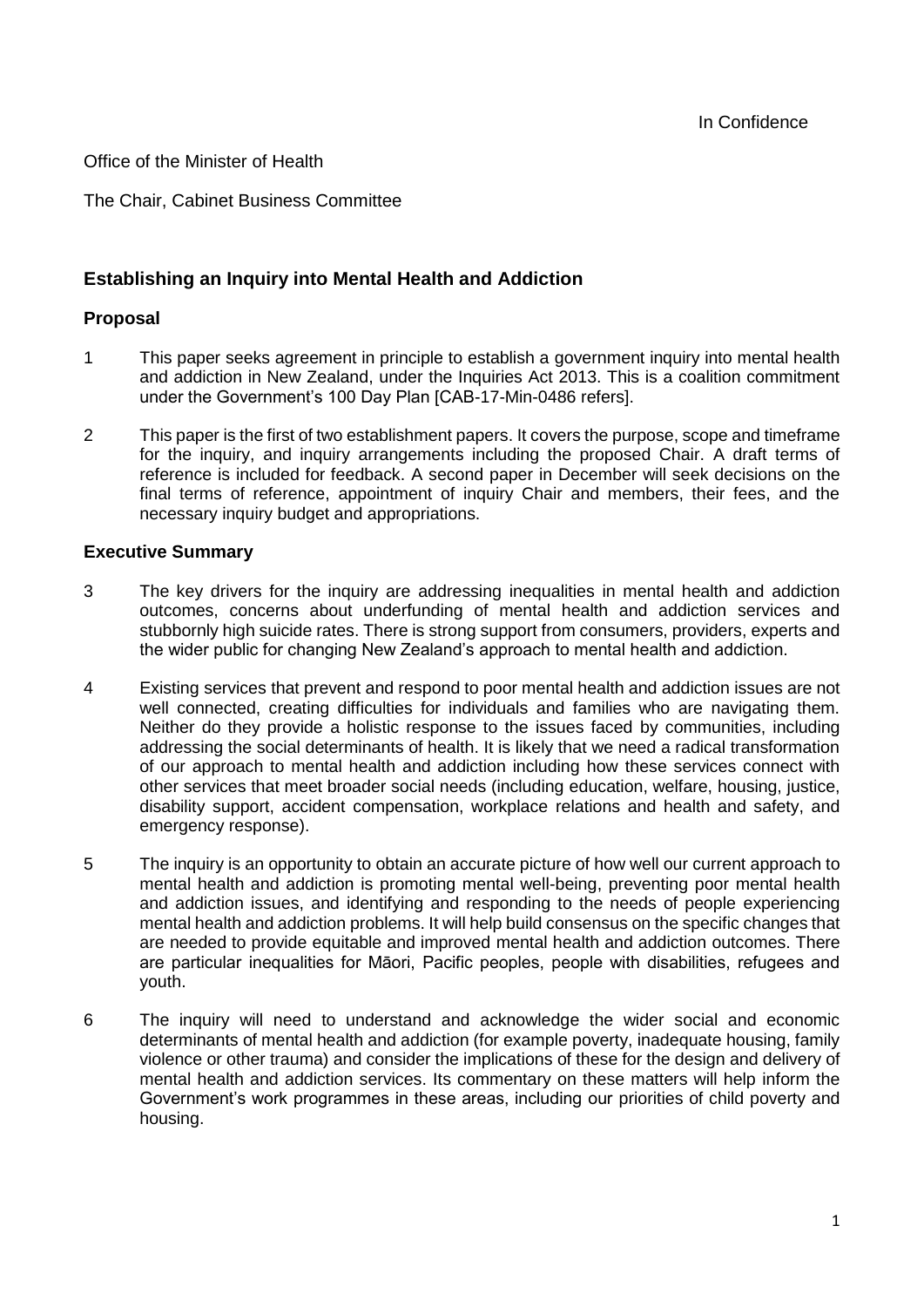- 7 The inquiry's recommendations will inform the Government's decisions on future arrangements for mental health and addiction, future investment priorities, and provide a benchmark of current performance that will enable future improvements to be demonstrated.
- 8 Some actions cannot wait until the inquiry is completed. Alongside the inquiry, we are already taking steps to address some immediate service gaps and pressures, as outlined under our coalition commitments.

#### **Background**

- 9 The Government has committed to setting up an inquiry into mental health and addiction as part of its coalition programme of work for the first 100 days. This is an opportunity to learn and develop a shared vision for the path ahead to create mental wellbeing for New Zealanders.
- 10 The drivers for an inquiry into mental health and addiction are:
	- 10.1 addressing inequalities in mental health and addiction outcomes
	- 10.2 concerns about underfunding of mental health and addiction services
	- 10.3 stubbornly high suicide rates.
- 11 Poor mental health increases the likelihood of suicidal behaviour. However, not everyone who plans, thinks about, attempts or dies by suicide has a diagnosable mental disorder.
- 12 People can experience a broad range of mental health issues on a spectrum from mental distress to enduring psychiatric illness requiring on-going interventions. Substance use problems (addiction) often occur together with mental health issues. In this paper the term *poor mental health* is used to encompass the full spectrum of mental health and addiction problems.
- 13 Services for people requiring mental health care and assistance with their substance use problems are diverse, ranging from universal (health and other sectors) to specialist depending on level of severity.
- 14 The specialist workforce which includes those in child and youth, and the disciplines of psychology, nursing and psychiatry is struggling to meet demand.

#### *Inequalities of outcome*

- 15 Across the spectrum of poor mental health are inequalities in mental health and addiction outcomes:
	- 15.1 Māori experience disproportionately higher rates of poor mental health and suicide than any other ethnic group. In 2016, Māori were 3.6 times more likely than non- Māori to be subject to a community treatment order, 3.4 times more likely to be subject to an inpatient treatment order, and 4.8 times more likely to be secluded.
	- 15.2 Pacific people have a higher prevalence of diagnosable mental disorder (25 percent per year) than the total population (20 percent per year).
	- 15.3 Suicide is one of the leading causes (35 percent) of youth deaths. In 2013, New Zealand's male youth suicide rate was the third highest in the OECD and the female youth suicide rate was the highest.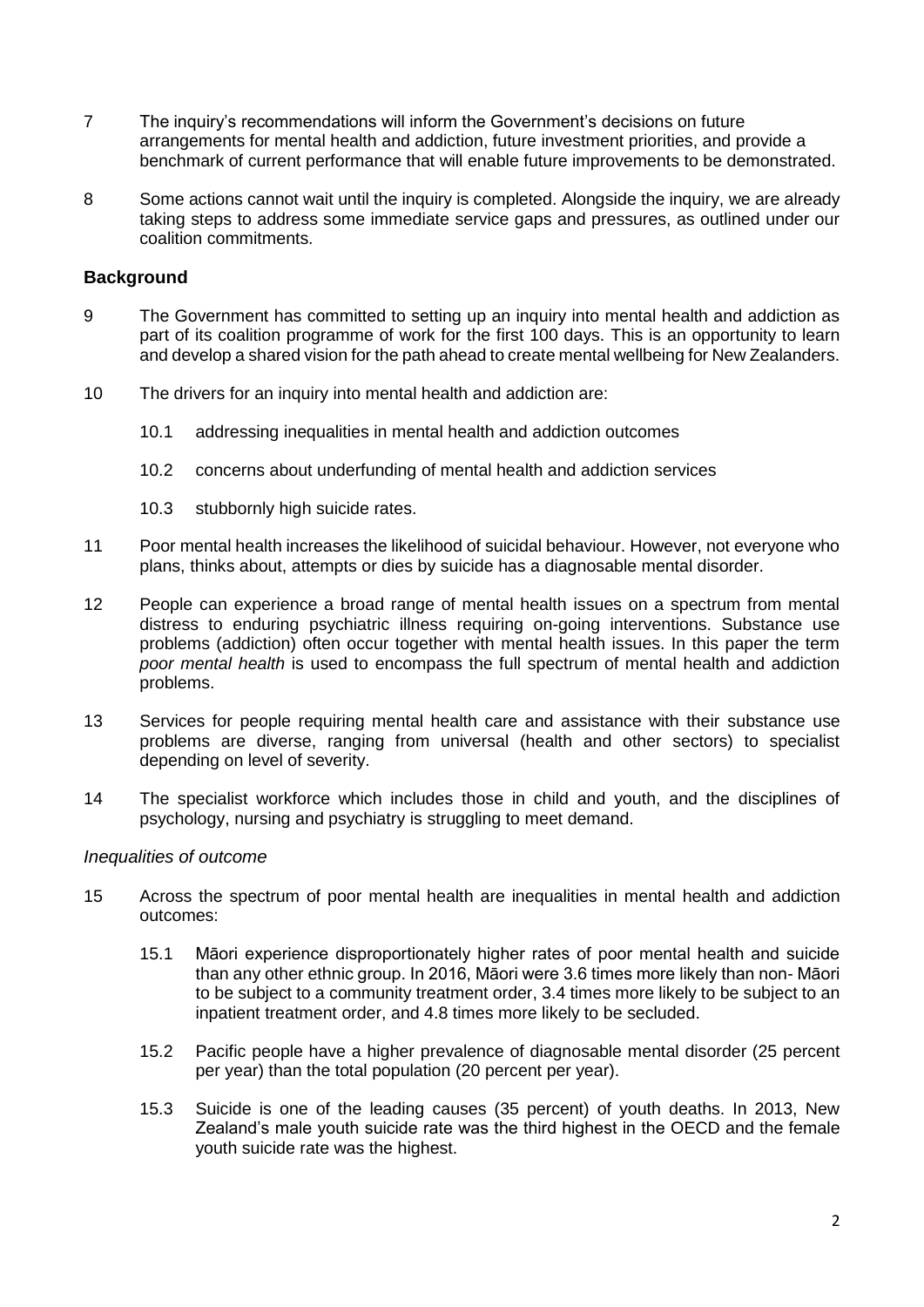- 15.4 People with disabilities, the rainbow/LGBTIQ community, and refugees (among others) also experience disproportionately poorer mental health than the total New Zealand population.
- 16 Current data indicate that these inequalities may be worsening.

### *Recent commentary*

- 17 The *People's Mental Health Report* highlights New Zealanders' concerns about mental health services including: access to services and wait times, limited treatment options in primary and community care, compulsory treatment and seclusion practices, ineffective responses to crisis situations, and adequacy of funding for mental health services. The report notes the impacts of wider social and economic factors on mental health, including discrimination, family and sexual violence, and economic stressors such as job insecurity, low paid work and lack of affordable housing.
- 18 The Government's Chief Science Advisors have recently released a report, *Toward a Whole of Government/Whole of Nation Approach to Mental Health*. This report draws on local and international literature to shed light on factors contributing to the growing number of people experiencing poor mental health. The report's key points are:
	- 18.1 Poor mental health is relatively common and prevalence is increasing. Approximately 20 percent of New Zealanders are predicted to meet the criteria for a diagnosable mental disorder each year, including substance use disorder. It is estimated that between 35 percent and 50 percent of people with poor mental health receive no treatment.
	- 18.2 There are inequalities in mental health outcomes, for example, Māori experience disproportionately higher rates of mental disorder and higher suicide rates than any other ethnic group.
	- 18.3 The personal, social and economic costs of poor mental health are substantial and wide-ranging – cutting across the interests of the health, social and justice sectors.
	- 18.4 Many risk factors associated with poor mental health sit outside of the realm of the health sector – for example, poverty, inequality, inadequate parenting, exposure to abuse, neglect, family violence or other trauma, social isolation and discrimination.
	- 18.5 These risk factors can contribute to a wide range of other poor life outcomes including low levels of educational achievement, poor employment outcomes, inadequate housing and criminal offending.
	- 18.6 There is strong evidence that early intervention in the illness and in the life-course is most beneficial and cost effective. Often mental disorders are recognised only after they become severe and consequently harder to treat. Half of all lifetime cases of mental disorder begin by age 14 and three-quarters by age 24.
	- 18.7 There needs to be a whole-of-government, whole-of-nation, long-term commitment to supporting the mental health of New Zealanders. This approach needs to address gaps in services for people experiencing poor mental health while, at the same time, reducing wider environmental stressors across the community and building the psychological and emotional resilience of individuals, family, whānau, and community.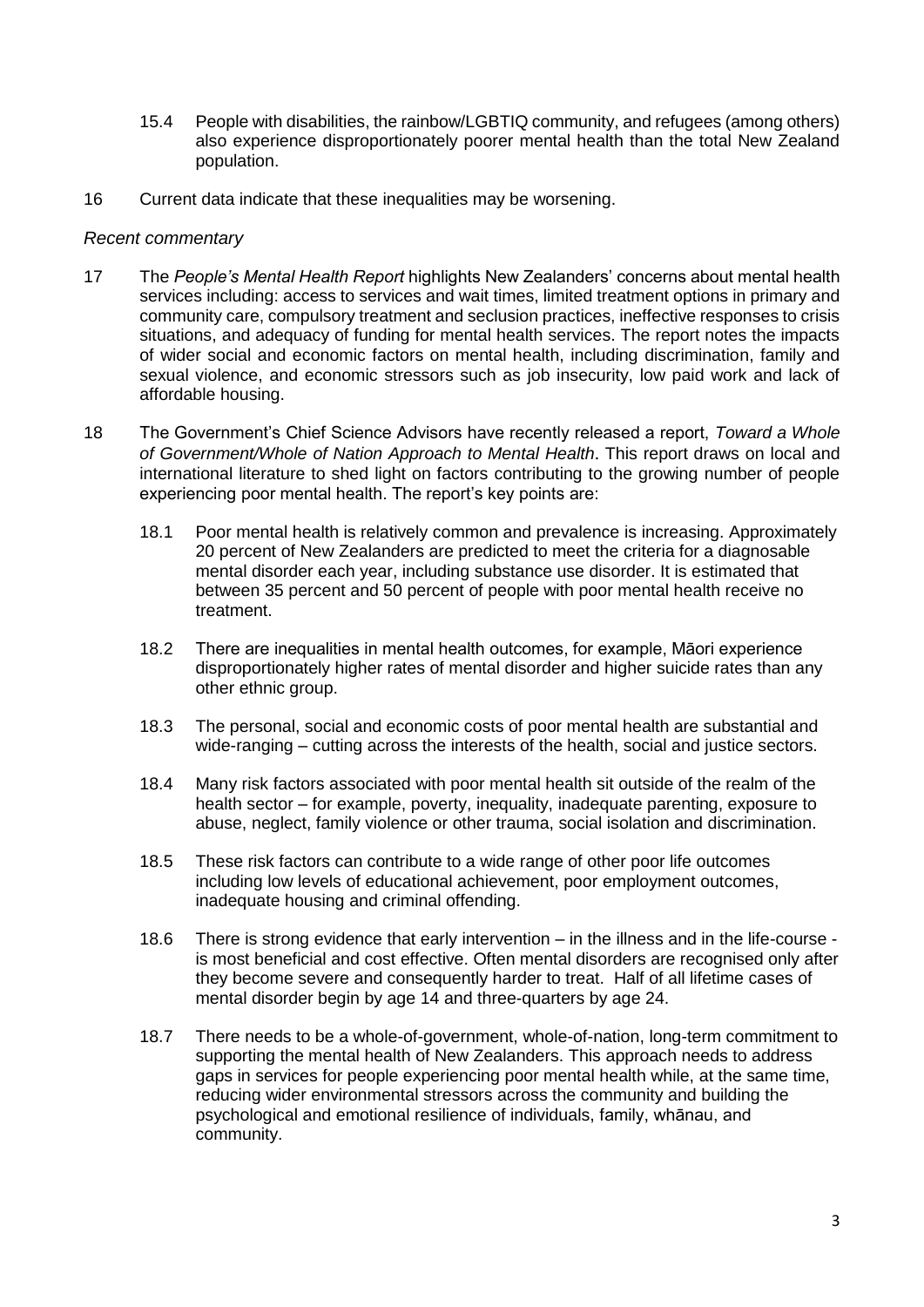### **Purpose, Objectives and Scope of the Inquiry**

- 19 There is strong and vocal support from consumers, providers, experts and the wider public for changing New Zealand's approach to mental health and addiction.
- 20 I am conscious that there is a need for, and expectation of, swift action to address known service gaps and pressures. Some stakeholders consider that we simply need to get on with addressing these rather than conducting an inquiry.
- 21 We are already taking steps to address some immediate service gaps and pressures. Our coalition commitments include increasing funding for alcohol and drug addiction services, increasing resources for frontline health workers, putting more nurses into schools, extending free doctors' visits to all under 14 year olds, providing teen health checks for all year 9 students and providing free counselling for those under 25 years of age. I will continue to work closely with my colleagues from the wider social, justice and education sectors given the interrelationships between our portfolios in relation to mental health and addiction.
- 22 Simply responding to service gaps and pressures in a piecemeal way will not be sufficient to address the mental health crisis that New Zealand is experiencing.
- 23 Existing services that prevent and respond to poor mental health and addiction issues are not well connected, creating difficulties for individuals and families who are navigating them. Neither do they provide a holistic response to the issues faced by communities, including addressing the social determinants of health. It is likely that we need a radical transformation of our approach to mental health and addiction including how these services connect with other services that meet broader social needs, including education, welfare, housing, justice, disability support, accident compensation, workplace relations and health and safety, and emergency response (this is not an exhaustive list).
- 24 In making these comments about current services, I want to acknowledge the efforts of, and pressures faced by, the current mental health and addiction workforce. The current arrangements make their jobs harder than should be the case.
- 25 I consider that a formal independent inquiry is necessary to ensure that there is an accurate picture of how well our current approach to mental health and addiction is promoting mental well-being, preventing mental health and addiction problems, and identifying and responding to the needs of people experiencing poor mental health and addiction issues. An inquiry will help build consensus on the specific changes that are needed to provide equitable and improved mental health and addiction outcomes.
- 26 To do this the inquiry will:
	- 26.1 identify the variety of mental health and addiction needs that people have and how well these needs are currently being met, creating a baseline from which a proposed pathway for improvement can be outlined
	- 26.2 identify those groups of people (including those who are currently not accessing services) for whom there is the greatest opportunity to either prevent mental health and addiction problems from arising or to improve the response to their mental health and addiction problems
	- 26.3 outline a vision for what is required to ensure the mental wellbeing and high functioning of each of these groups of people
	- 26.4 identify the underlying drivers that will enable this vision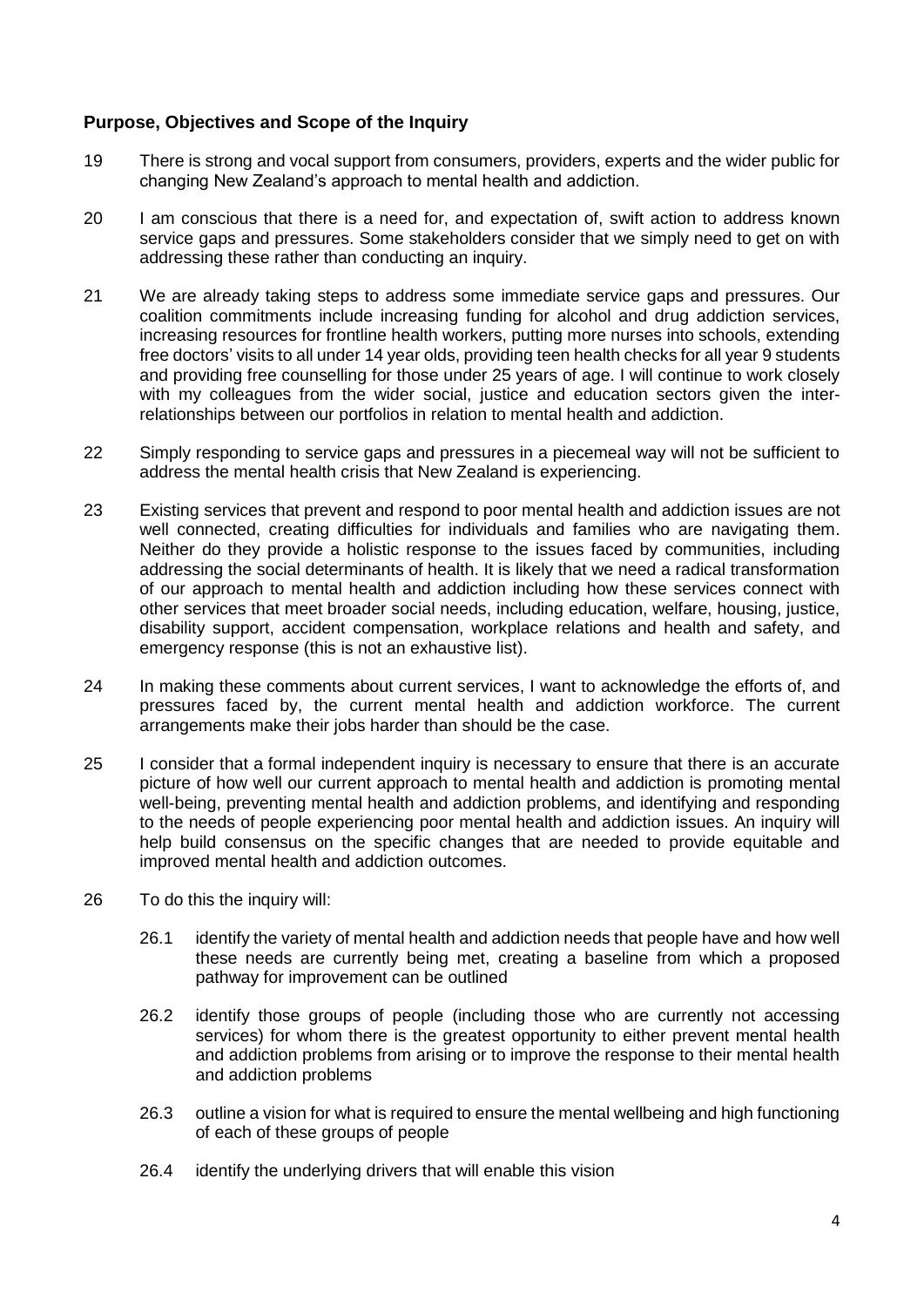- 26.5 recommend specific changes that effectively promote mental well-being, prevent poor mental health, and identify and respond to the needs of people with mental health and addiction problems
- 26.6 recommend which entities should progress the inquiry's recommendations, including a re-established Mental Health Commission.
- 27 I consider that the inquiry should have a broad focus on both meeting the needs of people with poor mental health and addiction issues as well as prevention and promoting mental wellbeing. This encompasses services provided not only by the broader health and disability sector (in both primary and secondary care) but also by other sectors (including the social, justice and education sectors) where these directly relate to mental health and addiction. The inquiry could also advise on opportunities to build on the efforts of whānau, communities, employers and others to promote mental health.
- 28 The inquiry will need to understand and acknowledge the wider social and economic determinants of mental health and addiction (for example poverty, inadequate housing, family violence or other trauma) and consider the implications of these for the design and delivery of mental health and addiction services. Its commentary on these matters will help inform the Government's work programmes in these areas, including our priorities of child poverty and housing.
- 29 I expect that the recommendations from the inquiry will help inform our decisions on future arrangements for mental health and addiction, including:
	- 29.1 roles and responsibilities of agencies in the health sector including a re-established Mental Health Commission
	- 29.2 approaches to service design and delivery (e.g. kaupapa Māori approaches to mental health)
	- 29.3 the suite of relevant regulatory frameworks, including the Mental Health (Compulsory Assessment and Treatment) Act 1992
	- 29.4 accountability levers
	- 29.5 funding arrangements
	- 29.6 information flows
	- 29.7 workforce planning and management.
- 30 The inquiry's recommendations will also inform the Government's future investment priorities, and provide a benchmark of current performance that will enable future improvements to be demonstrated.
- 31 As an independent inquiry, the Chair and members will decide how to conduct the inquiry within the terms of reference set by the government. To guide their approach, the draft terms of reference (Appendix A) outline several principles. These principles should help ensure that they draw on a wide range of perspectives without unnecessarily duplicating engagement that has happened through a number of recent government and non-government reviews and policy development processes. The principles also reference the special relationship between Māori and the Crown under the Treaty of Waitangi.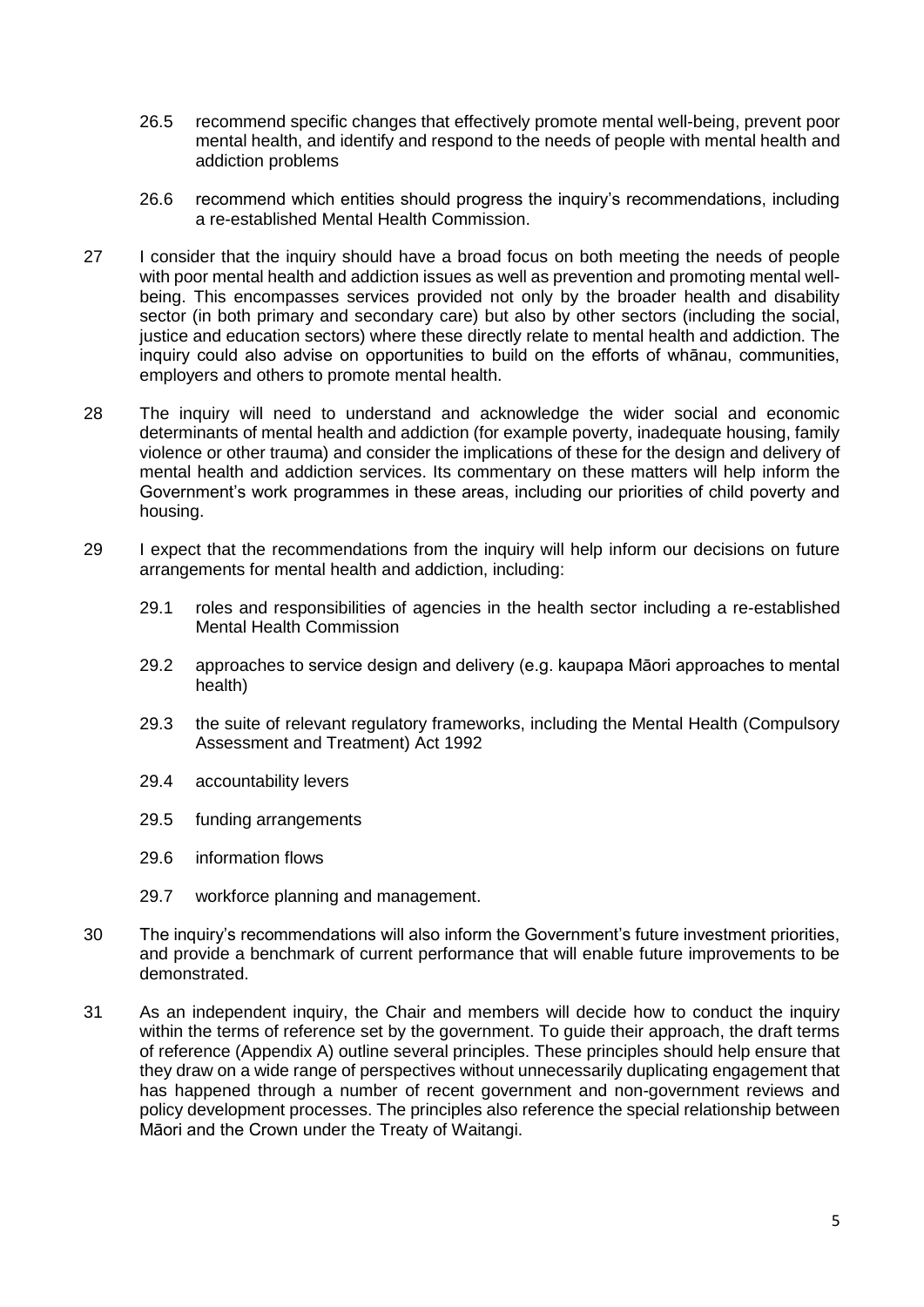- 32 To give effect to this special relationship I expect the inquiry will incorporate the voices of whānau, hapū, iwi and tangata whaiora in addressing Māori inequalities in mental health outcomes. Through this the inquiry is likely to build a deeper understanding of:
	- 32.1 the unique determinants of presenting Māori mental health conditions
	- 32.2 how well services respond to Māori
	- 32.3 what would be required to better address the prevention and treatment of Māori mental health, which may be outside of traditional services and informed by a Māori world-view.
- 33 It will be important that this inquiry is cognisant of and interfaces with other relevant inquiries such as the inquiry into the abuse of children in state care; and the Wai 2575 Health Services and Outcomes Kaupapa Inquiry, which will hear all claims concerning grievances relating to health services and outcomes of national significance.

### **Timing and Resourcing for the Inquiry and Subsequent Government Response**

- 34 Based on commencement in December 2017, I propose that this inquiry reports by October 2018. This timeframe would allow the Government response to the inquiry recommendations to feed into Budget 19 decisions.
- 35 Conducting a major inquiry such as this in a relatively short period of time will require considerable resource. The Department of Internal Affairs has some cost data from recent inquiries that will be considered in developing a proposed budget for the inquiry. Recent inquiries including Royal Commissions have ranged in cost between \$1.8 million and \$10.1 million. From past inquiry experience, costs can be difficult to forecast accurately until the inquiry panel has developed its work programme. Historically, almost all inquiries have sought further funding to complete the work of the inquiry.
- 36 As the Government intends to act swiftly in response to the inquiry's report, it is important that the Government is kept appropriately informed about the inquiry's progress. To achieve this, the inquiry terms of reference will require the Chair to provide me with regular updates on the inquiry's progress. I expect a number of government agencies to be involved in responding to the inquiry's report and ultimately implementing the Government's decisions.

### **Arrangements for the Inquiry**

### *Type of inquiry*

- 37 I have considered a number of types of inquiry, including those under the Inquiries Act 2013 and non-statutory ministerial inquiries. I consider that the most appropriate form for this inquiry is a government inquiry, established under the Inquiries Act 2013.
- 38 A government inquiry under that Act is independent, impartial and fair. It has statutory powers to require the production of evidence, to compel witnesses and most importantly provides protection to witnesses giving them the same immunities and protections they would have before the courts. Inquiry members are also protected.
- 39 Stakeholder views on this matter indicated a strong preference for the gravitas and protections offered by an independent statutory inquiry rather than a non-statutory ministerial inquiry. In particular, experience with previous reviews has shown that many people, particularly amongst the health workforce, fear reprisals for expressing their views. The protections for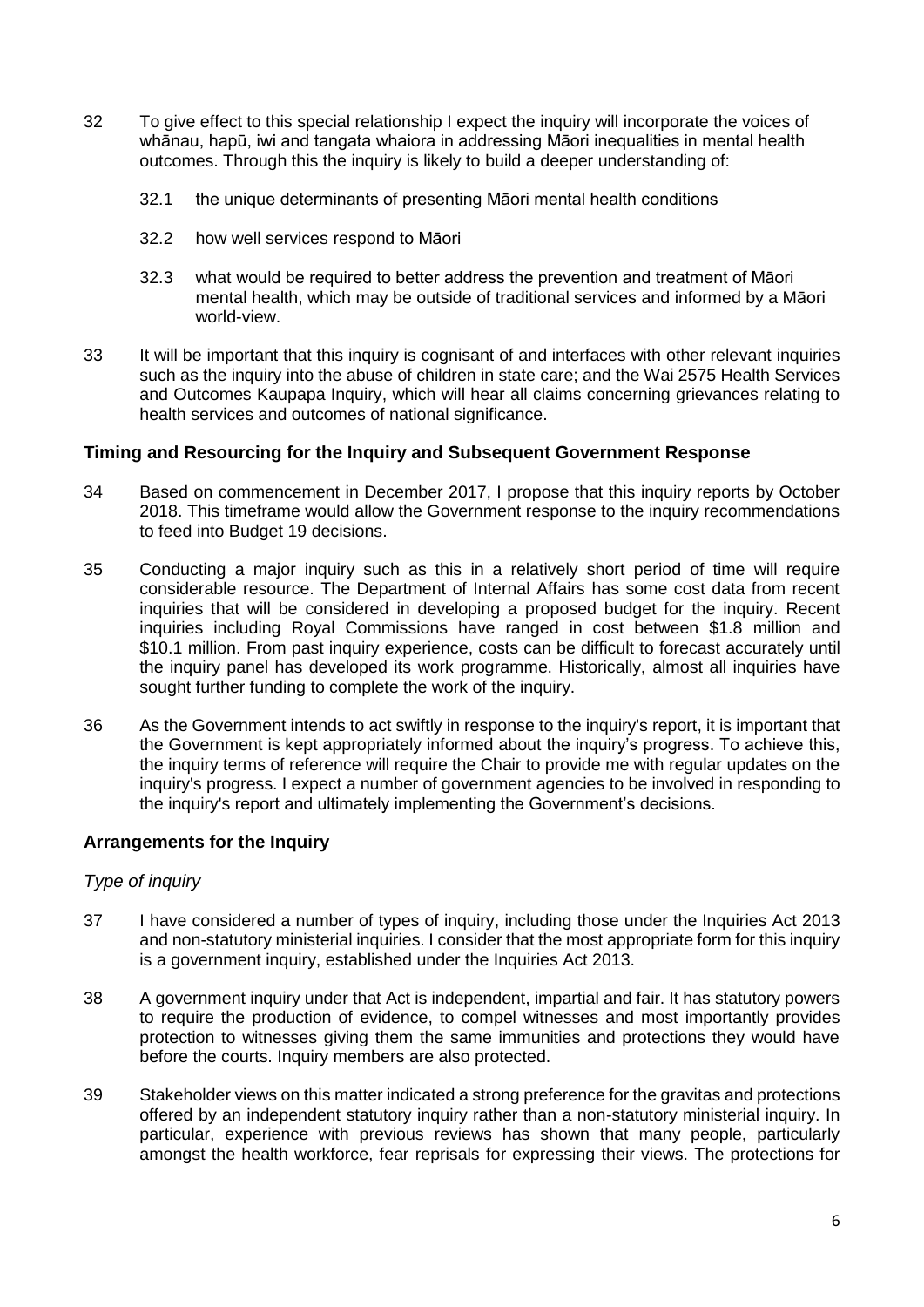those providing evidence to a government inquiry under the Inquiries Act are therefore likely to be important for the inquiry to obtain the information it requires.

#### *Appointing Minister*

- 40 The "appointing" minister of a government inquiry, as defined in the Inquiries Act 2013, is the minister responsible for establishing the inquiry and receiving the inquiry's report.
- 41 I have consulted the Prime Minister and the Attorney-General, as required when establishing a government inquiry. We are in agreement that I am the most suitable appointing minister.

#### *Administering agency*

- 42 Under the Inquiries Act 2013 the Department of Internal Affairs is the default department for the administration of inquiries. I seek Cabinet's agreement for the Department of Internal Affairs to be responsible for the administration of the inquiry, supporting its establishment and operation. This would foster appropriate perceptions of independence from health sector interests.
- 43 Subject to Cabinet's agreement, the Minister of Internal Affairs, as the Minister of the administering agency, will be the "appropriate" Minister for the inquiry and will be responsible for the funding to support the inquiry, which will be sought through the second Cabinet paper in December 2017. Neither the Department of Internal Affairs nor the Ministry of Health have baseline funding to support inquiries and cannot absorb inquiry-related costs.

#### *Chair and membership*

- 44 The Chair for this inquiry must be viewed as credible by the public and within the mental health and addiction sector without the perception of being captured by the sector. The following are key attributes for the Chair of this inquiry:
	- 44.1 proven ability to lead complex, system-level reviews drawing on a wide range of perspectives
	- 44.2 experience in transforming services
	- 44.3 governance experience
	- 44.4 familiarity with machinery of government and government processes.
- 45 I intend to bring an oral recommendation to the Cabinet Business Committee regarding the proposed inquiry Chair.
- 46 Membership of the inquiry panel will be proposed in the second paper.

### **Next Steps**

- 47 Subject to Cabinet's approval, I intend to invite the proposed Chair to lead this inquiry, and consult them on the draft terms of reference and potential inquiry members.
- 48 I will present the final terms of reference for Cabinet approval in December 2017. This next paper will also seek decisions on the appointment and fees of inquiry members and, jointly with the Minister of Internal Affairs, the budget, appropriations and establishment of the inquiry.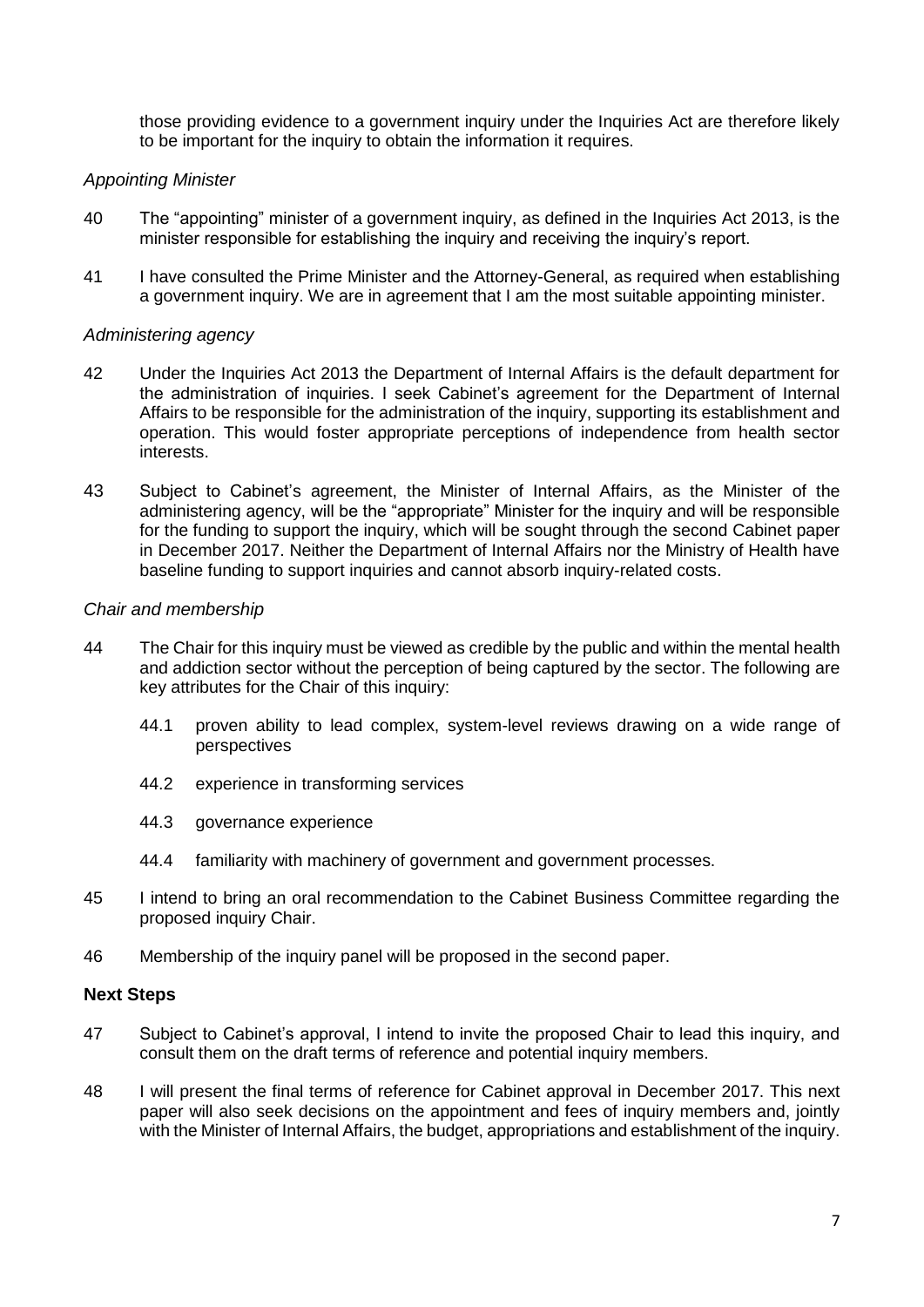## **Consultation**

- 49 The Ministry of Health has prepared this paper in consultation with the Ministries of Business, Innovation and Employment, Education, Justice, Primary Industries, and Social Development; Departments of Internal Affairs and Corrections; and ACC, Crown Law, Health Promotion Agency, Housing New Zealand, New Zealand Police, Oranga Tamariki, State Services Commission, Te Puni Kokiri, The Department of Prime Minister and Cabinet (Policy Advisory Group), and The Treasury.
- 50 I have consulted the Prime Minister and the Attorney-General on the proposals in this paper, as required when establishing a government inquiry. I have also consulted the Minister of Internal Affairs on the proposed establishment of the inquiry. Given the broad proposed scope of this inquiry and the potential for it to result in recommendations that affect a number of other sectors in addition to the health portfolio (including the social, justice, education, workplace relations and health and safety sectors)", I have consulted other appropriate ministers.

#### **Financial Implications**

- 51 The proposals in this paper have no financial implications. However, the subsequent paper will seek new funding appropriations for the inquiry (as expenses to be managed against the operating and capital spending set out in the government's Fiscal Plan and reflected in the Half-Year Economic and Fiscal Update).
- 52 It is likely that the Government's response to the inquiry will have financial implications.

### **Human Rights**

53 The proposals in this paper are consistent with the New Zealand Bill of Rights Act 1990 and the Human Rights Act 1993.

### **Legislative Implications**

54 There are no legislative implications from this paper. However, it is possible that the inquiry may signal changes to be considered in subsequent regulatory reviews.

#### **Gender Implications**

55 The proposed inquiry will, as part of its purpose, support the rights of all New Zealanders and aim to improve the experience of all New Zealanders in relation to poor mental health and mental wellbeing.

#### **Disability Perspective**

56 The proposed inquiry will, as part of its purpose, support the rights and aim to improve the experience of people living with disabilities and who are needing to manage poor mental health.

### **Publicity**

57 Officials are working with my office on a communications approach and supporting material, including announcement of the inquiry Chair and membership once appointed through the subsequent Cabinet paper. The announcement will acknowledge the efforts of, and pressures faced by, the mental health workforce.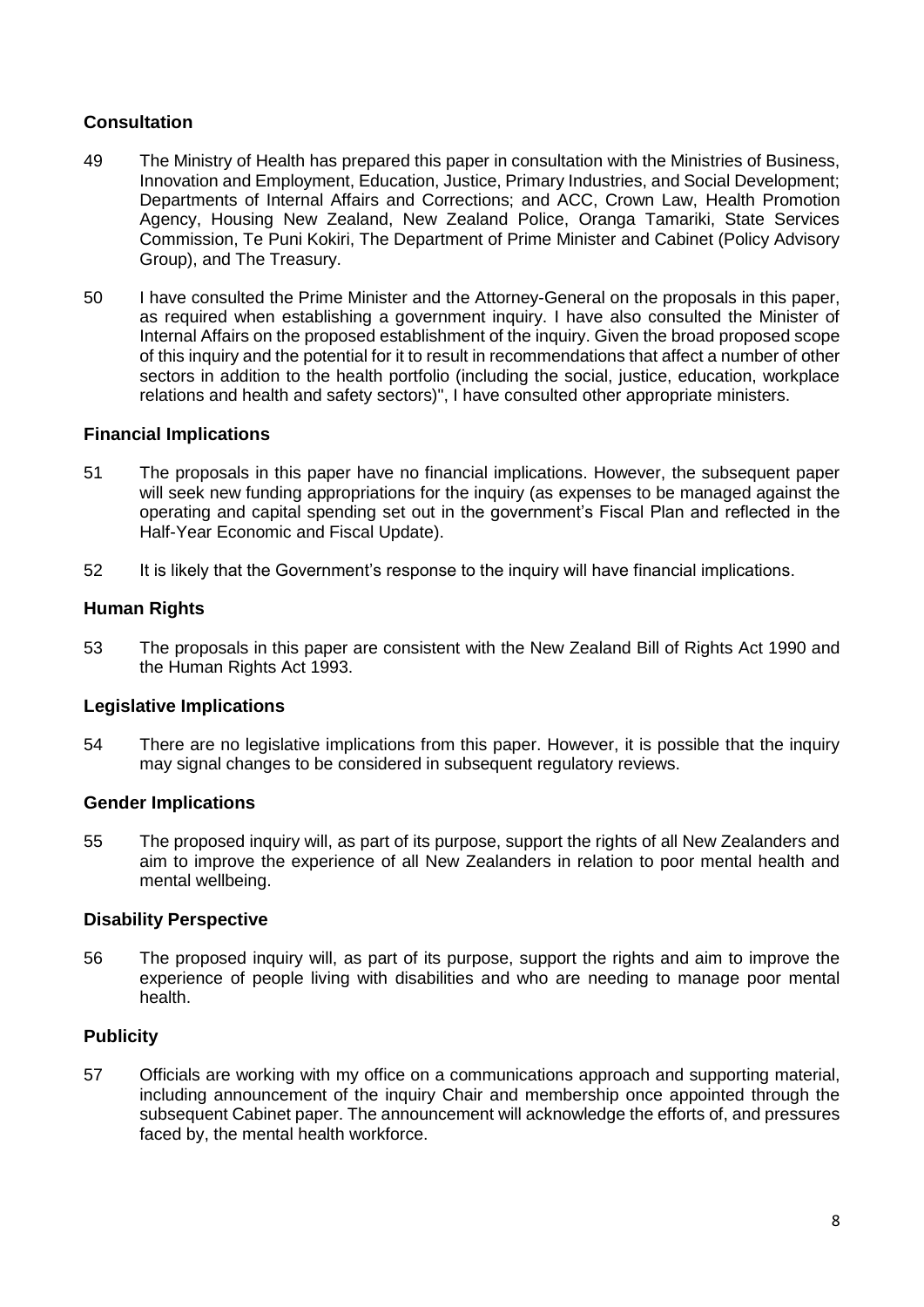### **Recommendations**

The Minister of Health recommends that the Committee

- 1 **Agree** in principle to establish a government inquiry under the Inquiries Act 2013 to:
	- 1.1 provide an accurate picture of how well our current approach to mental health and addiction is promoting mental well-being, preventing mental health and addiction problems, and identifying and responding to the needs of people experiencing poor mental health and addiction issues
	- 1.2 build consensus on the specific changes that are needed to provide equitable and improved mental health and addiction outcomes
- 2 **Agree** that this inquiry will:
	- 2.1 identify the variety of mental health and addiction needs that people have and how well these needs are currently being met, creating a baseline from which a proposed pathway for improvement can be outlined
	- 2.2 identify those groups of people (including those who are currently not accessing services) for whom there is the greatest opportunity to either prevent mental health and addiction problems from arising or to improve the response to their mental health and addiction problems
	- 2.3 outline a vision for what is required to ensure the mental wellbeing and high functioning of each of these groups of people
	- 2.4 identify the underlying drivers that will enable this vision
	- 2.5 recommend specific changes that effectively promote mental well-being, prevent poor mental health, and identify and respond to the needs of people with mental health and addiction problems
	- 2.6 recommend which entities should progress the inquiry's recommendations, including a re-established Mental Health Commission
- 3 **Agree** that the inquiry will report back on these matters in October 2018
- 4 **Agree** that the Minister of Health will be the 'appointing' Minister for the inquiry, responsible for establishing the inquiry and receiving its report
- 5 **Agree** that the administering agency for the inquiry will be the Department of Internal Affairs
- 6 **Note** that the Minister of Internal Affairs will be the 'appropriate' Minister for the inquiry, responsible for the funding to support the inquiry
- 7 **Note** that I intend to bring an oral recommendation to the Cabinet Business Committee regarding the proposed inquiry Chair
- 8 **Invite** the Minister of Health and the Minister of Internal Affairs to report to Cabinet in December 2017 on the final terms of reference, inquiry membership, members' fees, inquiry budget and appropriations, and any other matters that may be required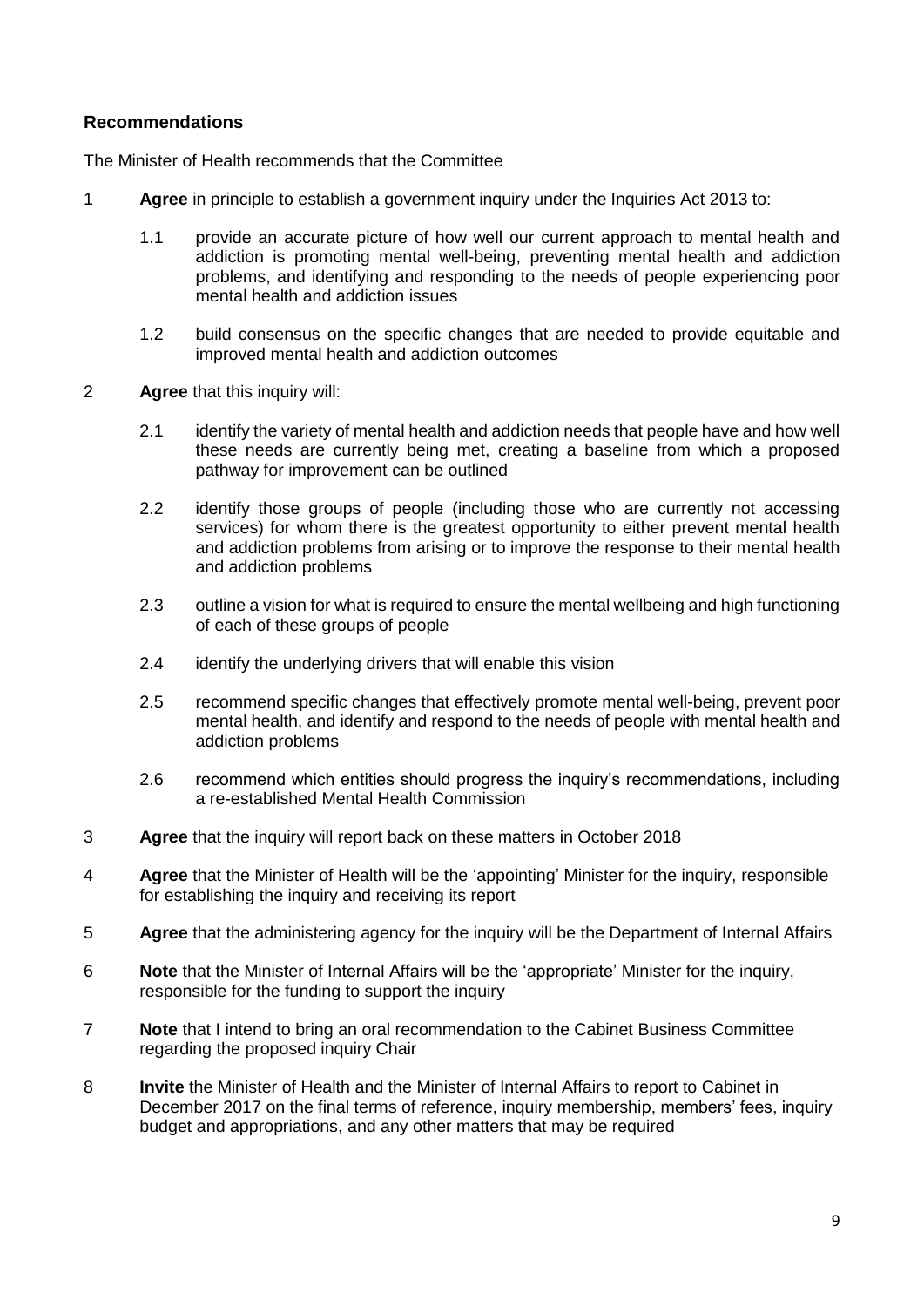- 9 **Note** that the second Cabinet paper will seek agreement for expenses to be managed against the operating and capital spending set out in the government's Fiscal Plan and reflected in the Half-Year Economic and Fiscal Update
- 10 **Note** that, subject to Cabinet confirmation of the proposed Chair, I will consult the proposed Chair on the draft terms of reference and potential inquiry members prior to lodging the second Cabinet paper
- 11 **Note** that I will keep relevant Ministers informed about the inquiry's progress.

Authorised for lodgement

Hon Dr David Clark

Minister of Health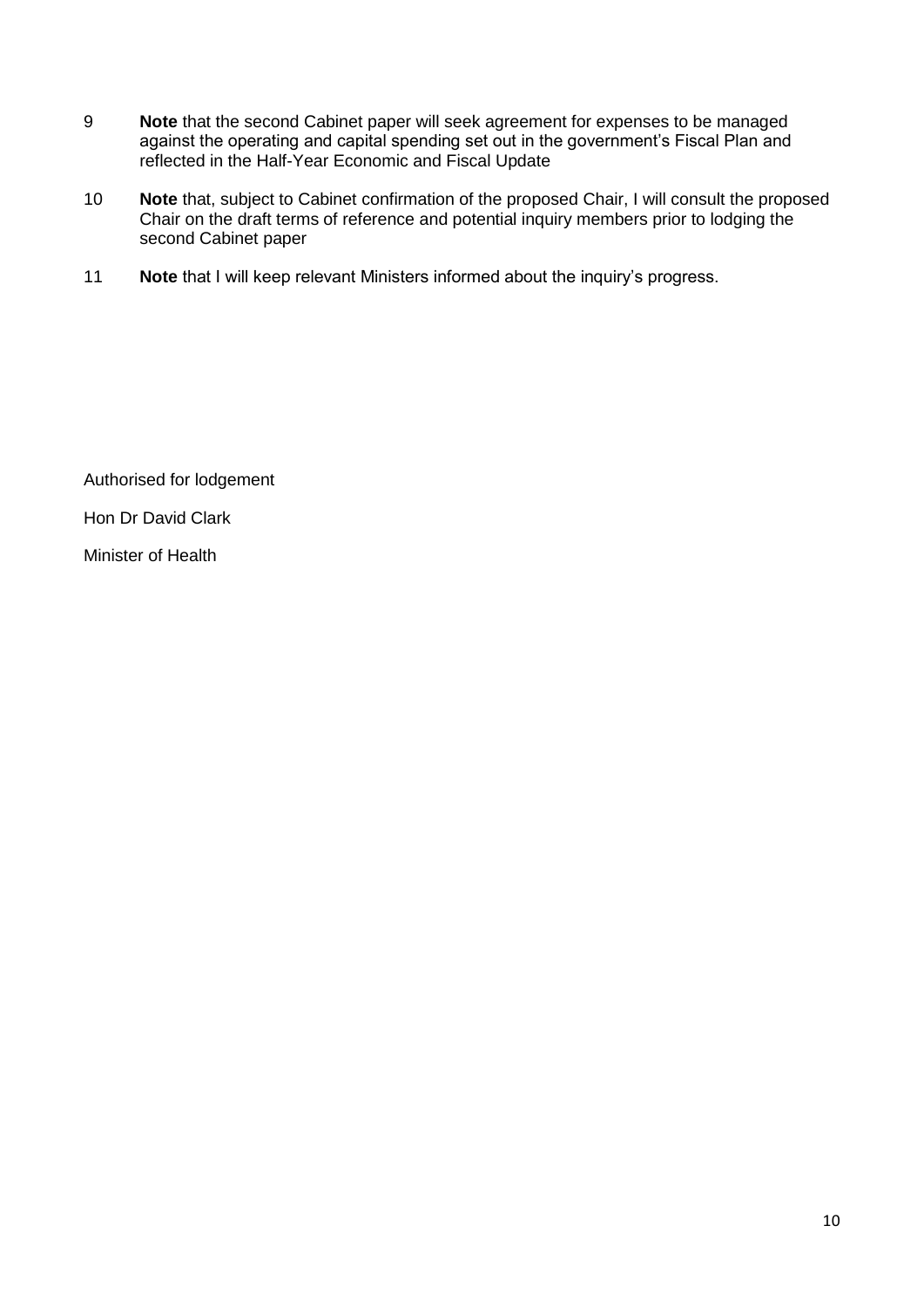# **Inquiry into Mental Health and Addiction - Draft Terms of Reference**

## Background

The catalysts for this Mental Health and Addiction Inquiry are addressing inequalities in mental health and addiction outcomes, concerns about underfunding of mental health and addiction services and stubbornly high suicide rates.

People can experience a broad range of mental health issues on a spectrum from mental distress to enduring psychiatric illness requiring on-going interventions. Substance use problems (addiction) often occur together with mental health issues. Poor mental health increases the likelihood of suicidal behaviour. However, not everyone who plans, thinks about, attempts or dies by suicide has a diagnosable mental disorder.

Poor mental health and addiction issues are relatively common (approximately 20 percent of New Zealanders are predicted to meet the criteria for a diagnosable mental disorder each year) and prevalence is increasing. Between 35 percent and 50 percent of people with a mental health problem receive no treatment.

Many risk factors associated with poor mental health sit across a range of social determinants such as poverty, inequality, inadequate parenting, lack of affordable housing, low paid work, exposure to abuse, neglect, family violence or other trauma, social isolation and discrimination. These risk factors can contribute to a wide range of other poor life outcomes including low levels of educational achievement, poor employment outcomes, inadequate housing and criminal offending.

Across the spectrum of poor mental health are inequalities in mental health and addiction outcomes including for Māori, Pacific and youth. People with disabilities, the rainbow/LGBTIQ community, and refugees (among others) also experience disproportionately poorer mental health than the total New Zealand population.

Recent reports, such as the *People's Mental Health Report* have raised concerns around access to services and wait times, limited treatment options in primary and community care, compulsory treatment and seclusion practices, ineffective responses to crisis situations, concerns about high suicide rates, and adequacy of funding for mental health services.

Existing services that prevent and respond to poor mental health and addiction issues are not well connected, creating difficulties for individuals and families who are navigating them. Neither do they provide a holistic response to the issues faced by communities, including addressing the social determinants of health. It is likely that we need a radical transformation of our approach to mental health and addiction including how these services connect with other services that meet broader social needs, including education, welfare, housing, justice, disability support, accident compensation, workplace relations and health and safety, and emergency response (this is not an exhaustive list).

Some actions cannot wait until the inquiry is completed. Alongside the inquiry, the Government is already taking steps to address some immediate service gaps and pressures, including increasing funding for alcohol and drug addiction services, increasing resources for frontline health workers, putting more nurses into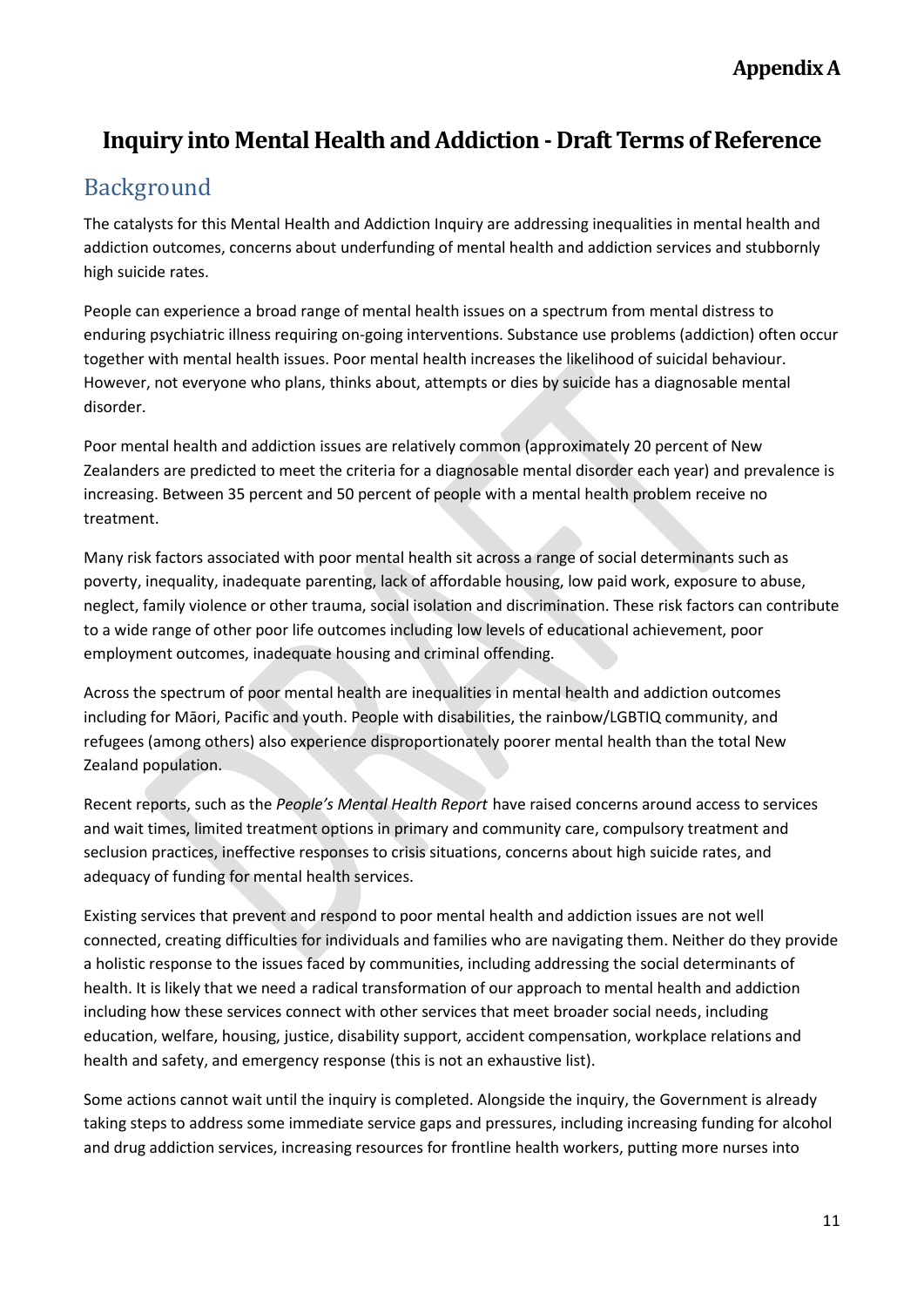schools, extending free doctors' visits for all under 14 year olds, providing teen health checks for all year 9 students and providing free counselling for those under 25 years of age.

# Purpose and objectives

The purpose of this inquiry is to:

- provide an accurate picture of how well New Zealand's current approach to mental health and addiction is promoting mental well-being, preventing poor mental health and addiction issues, and identifying and responding to the needs of people experiencing mental health and addiction problems
- build consensus on the specific changes that are needed to provide equitable and improved mental health and addiction outcomes.

To do this the inquiry will:

- identify the variety of mental health and addiction needs that people have and how well these needs are currently being met, creating a baseline from which a proposed pathway for improvement can be outlined
- identify those groups of people (including those who are currently not accessing services) for whom there is the greatest opportunity to either prevent mental health and addiction problems from arising or to improve the response to their mental health and addiction problems
- outline a vision for what is required to ensure the mental wellbeing and high functioning of each of these groups of people
- identify the underlying drivers that will enable this vision
- recommend specific changes that effectively promote mental well-being, prevent poor mental health, and identify and respond to the needs of people with mental health and addiction problems
- recommend which entities should progress the inquiry's recommendations, including a reestablished Mental Health Commission.

The recommendations of the inquiry will help inform the Government's decisions on future arrangements for the mental health and addiction system, including:

- roles and responsibilities agencies in the health sector including a re-established Mental Health Commission
- approaches to service design and delivery (e.g. kaupapa Māori approaches to mental health)
- the suite of relevant regulatory frameworks, including the Mental Health (Compulsory Assessment and Treatment) Act 1992
- accountability levers
- funding arrangements
- information flows
- workforce planning and management.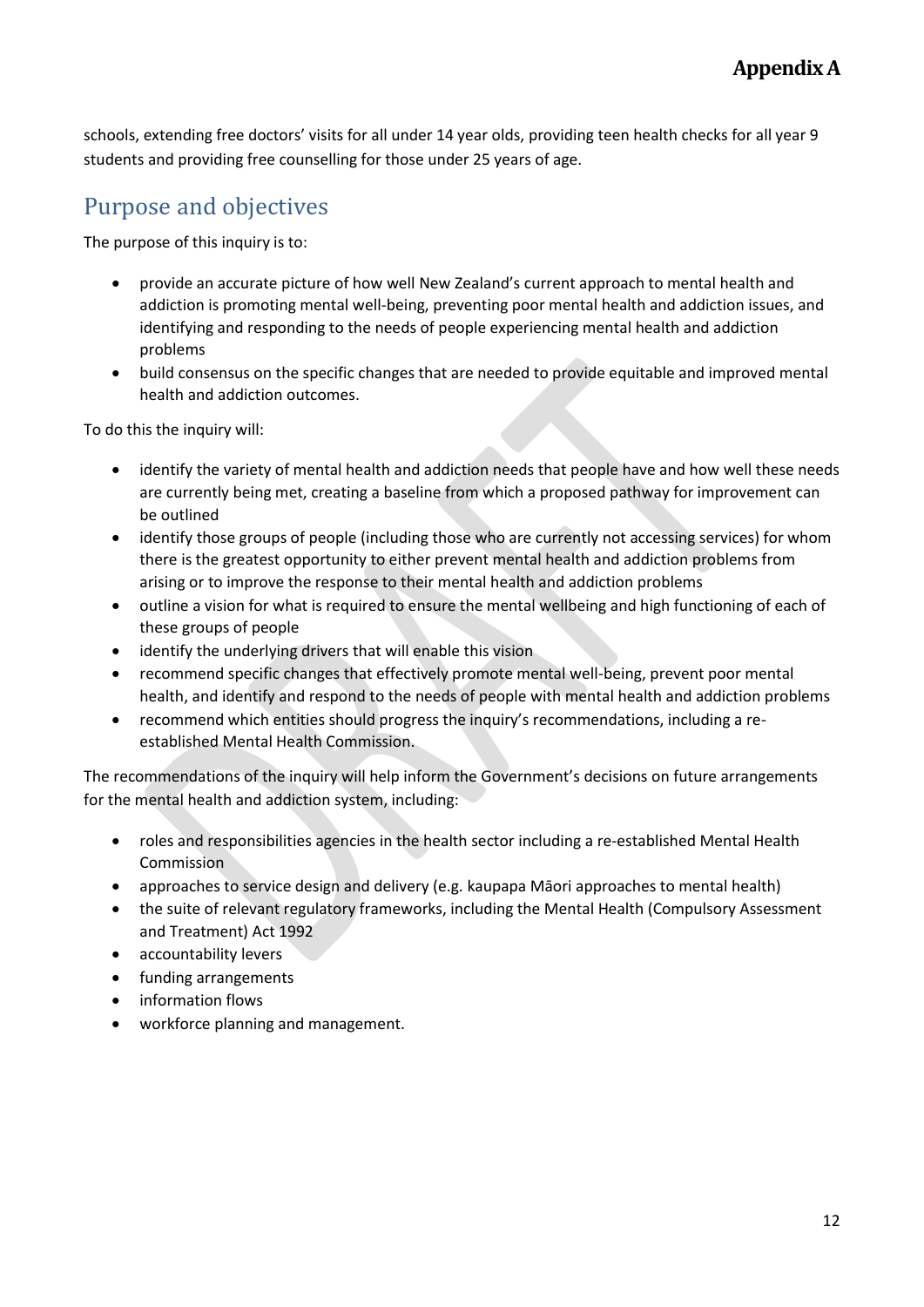## Scope

In identifying the issues, opportunities, and recommendations the inquiry will consider the following:

- mental health and addiction needs from the perspective of both:
	- o identifying and responding to people with mental health and addiction issues
	- o preventing mental health issues and promoting mental well-being
- activities directly related to mental health and addiction undertaken within the broader health and disability sector (in both primary and secondary care), as well as the education, justice and social sectors
- opportunities to build on the efforts of whānau, communities, employers and others to promote mental health.

The inquiry will need to understand and acknowledge the wider social and economic determinants of mental health and addiction (for example poverty, inadequate housing, family violence or other trauma) and consider the implications of these for the design and delivery of mental health and addiction services. Commentary on these matters is welcome to help inform the Government's work programmes in these areas.

The inquiry may signal changes to be considered in subsequent regulatory reviews. It will not undertake these reviews itself.

The following matter is outside the scope of the inquiry:

• Individual incidents or cases within current services. The inquiry panel will refer these to the appropriate pathway, for example, the Health and Disability Commission or relevant authorities.

# **Principles**

The inquiry will take an approach that:

- ensures consumers, carers, family and whānau feel they have been included and heard, which may include the acknowledgement and consideration of input from previous consultation
- attempts to build consensus between consumers, potential consumers, carers, family, whānau and providers about what government needs to do to transform the mental health and addiction system
- fulfils the special relationship between Māori and the Crown under the Treaty of Waitangi, with a view to improving health outcomes for Māori and reducing inequalities
- recognises and respects the needs of different population groups, including Pacific people, refugees, migrants, LGBTIQ, young people and rural populations
- reflects a person-centred approach in recommending system changes
- takes a whole-of-system approach, focused on all component sectors and services and how they can work better together to improve mental health and addiction outcomes
- focuses on opportunities to intervene earlier in the life course and illness course as there is strong evidence that this is the most beneficial and cost effective approach
- is based on the best available evidence, both national and international.